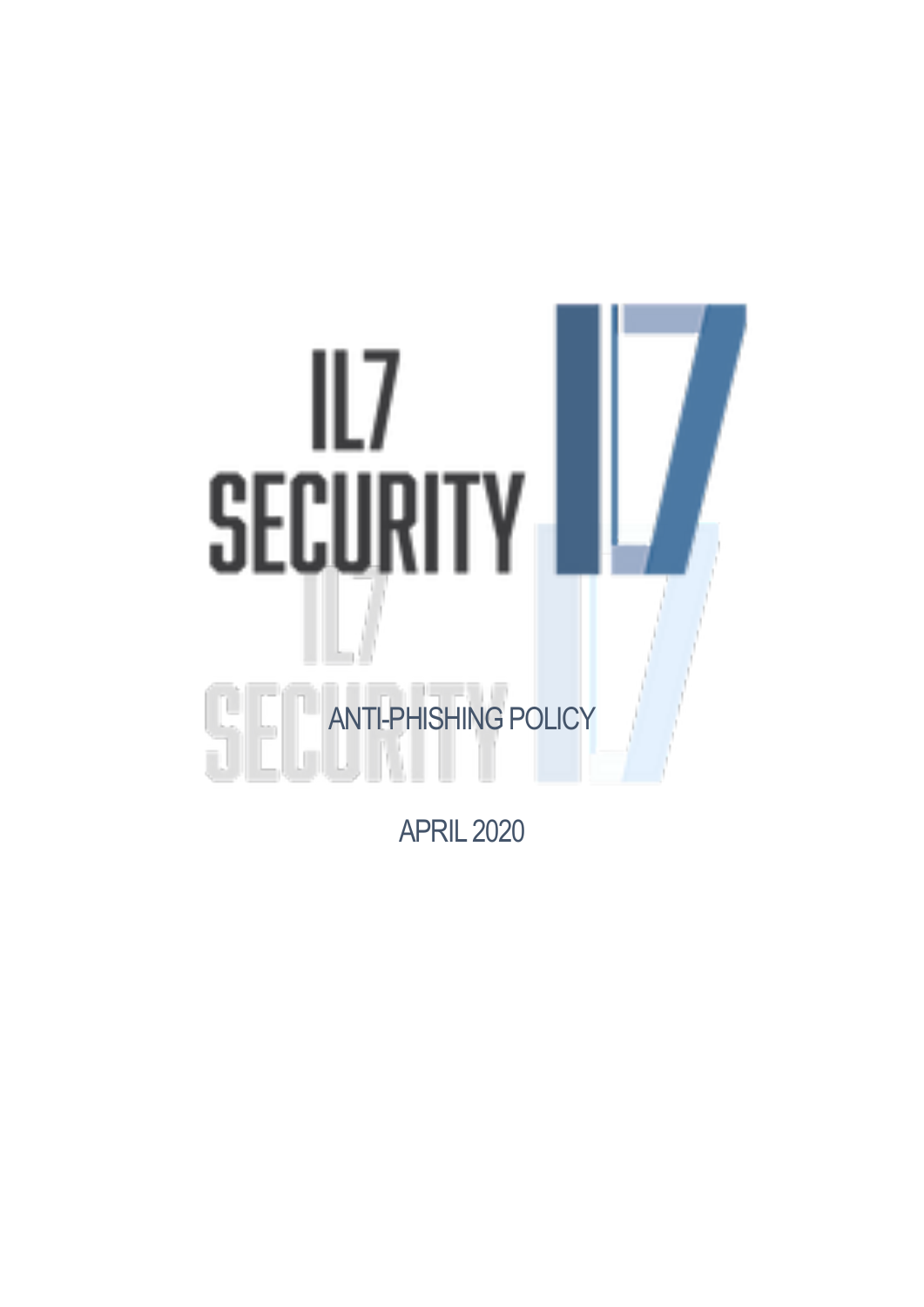# **CONTENTS**

| $\mathbf{1}$   | Overview                                | 3              |
|----------------|-----------------------------------------|----------------|
| 1.1            | Purpose                                 | 3              |
| 1.2            | Scope                                   | 3              |
| 1.3            | Applicability                           | 3              |
| $\overline{2}$ | Anti-Phishing Policy<br>$\overline{4}$  |                |
| 3              | <b>Boundary Security</b>                | $\overline{7}$ |
| 4              | Procedural and Personnel Controls       | 9              |
| 5              | <b>Training Requirements</b>            | 10             |
| 6              | Incident Response                       | 11             |
| 7              | Exemptions, Exceptions and Breaches     | 12             |
| 7.1            | <b>Exemptions and Exceptions Policy</b> | 12             |
| 7.2            | <b>Breach of Policy</b>                 | 12             |
|                |                                         |                |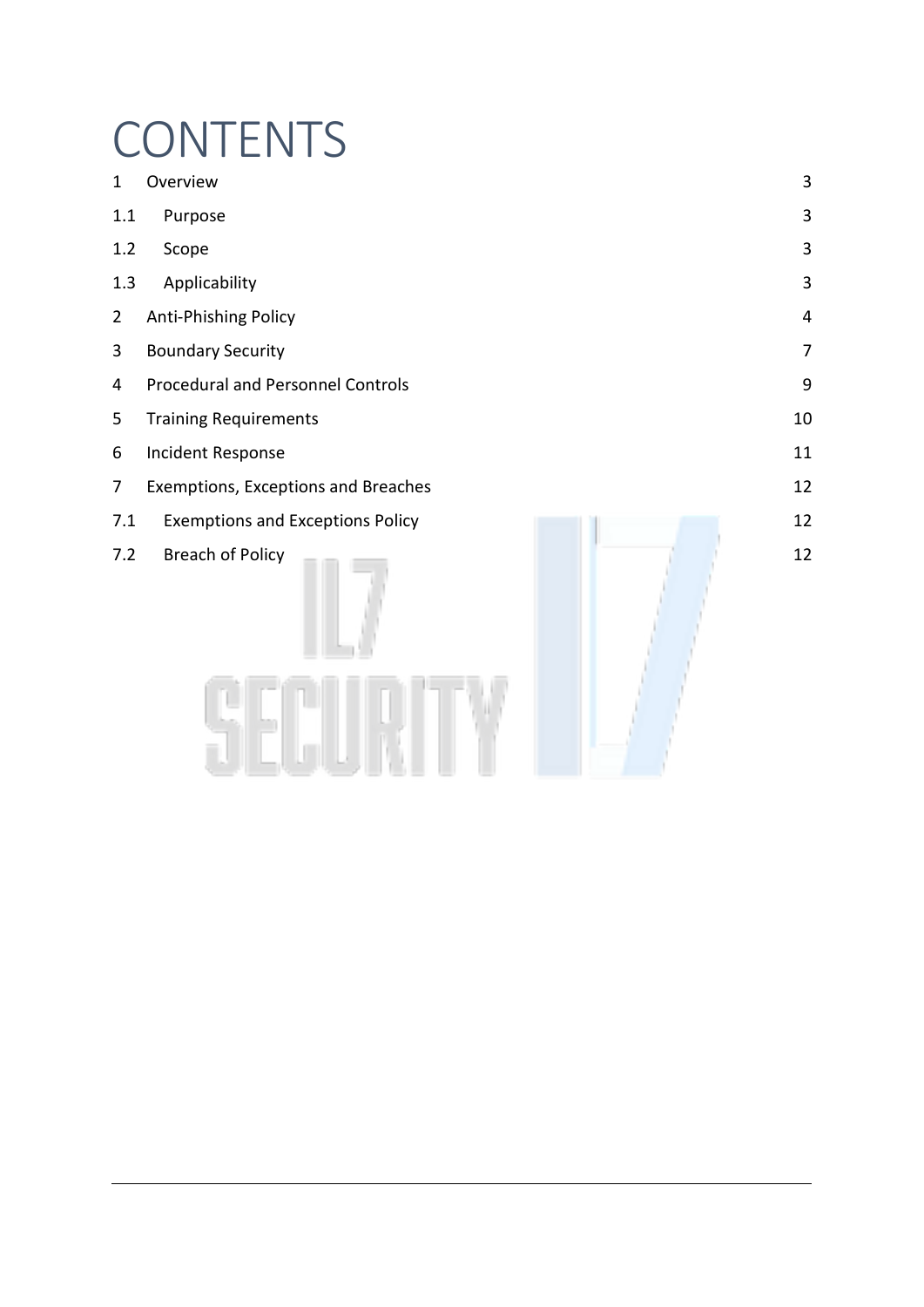#### <span id="page-2-0"></span>**1 Overview**

The National Cyber Security Centre (NCSC) describe Phishing as (Ref [1]):

*"Phishing describes a type of social engineering where attackers influence users to do 'the wrong thing', such as disclosing information or clicking a bad link. Phishing can be conducted via a text message, social media, or by phone, but these days most people use the term 'phishing' to describe attacks that arrive by email. Email is an ideal delivery method for phishing attacks as it can reach users directly and hide amongst the huge number of benign emails that busy users receive"* 

Phishing attempts can be generic and delivered en masse or highly targeted to an organisation or an individual and in the modern day, Phishing is one of the most prevalent attack vectors due to its simplicity, speed and the value of the information that can be extracted in this manner.

Since Phishing generally plays on human nature to be successful, it ultimately relies on user recognition and training to mitigate the risks. This makes mitigation of Phishing attacks non-trivial to mitigate in large organisations and therefore Phishing success rates are high, making this an area of significant importance within IL7 to investigate and control.

#### <span id="page-2-1"></span>**1.1 Purpose**

This document provides interim guidance to IL7 on how to mitigate the risks from Phishing attacks that can be used when developing systems, implementing antiphishing controls and advising staff on how to recognise and respond to phishing attempts.

Future Policy will provide requirements that IL7 systems and users must meet.

#### <span id="page-2-2"></span>**1.2 Scope**

This interim policy primarily focusses on mitigating the risks from Phishing via email although some is more generally applicable. Future policy will also cover other forms of phishing, for example via SMS and Phone calls.

#### <span id="page-2-3"></span>**1.3 Applicability**

This policy applies to all IL7 staff, service providers and contractors who use systems to support IL7.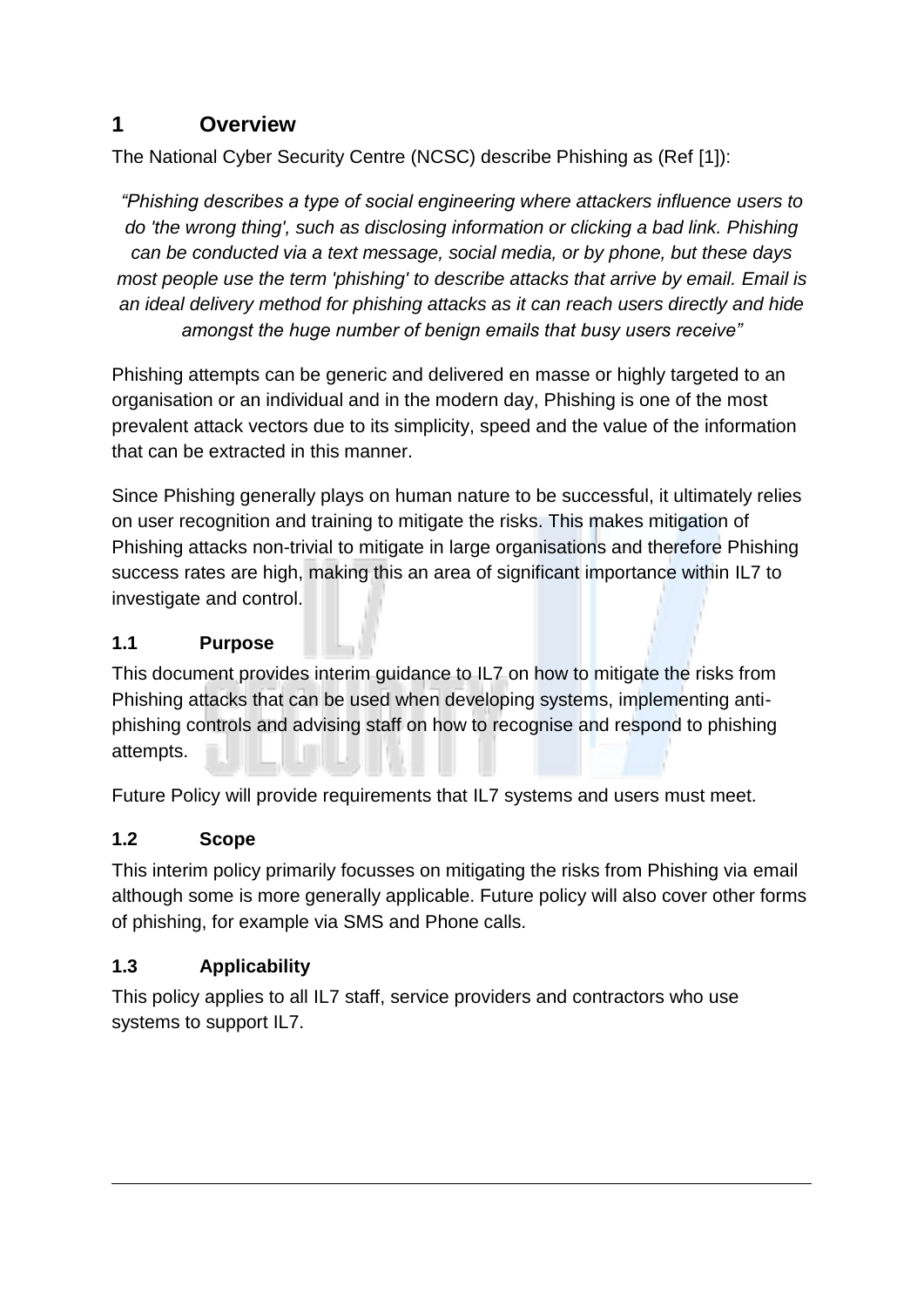# <span id="page-3-0"></span>**2 Anti-Phishing Policy**

When designing a system, there are several technical controls that are required to be implemented to mitigate the risk from Phishing attacks. These are detailed in this section and are broadly broken down into three sections:

- 1. Email Security;
- 2. Boundary Security;
- 3. Server and Client Security.

This guidance should be read in conjunction with existing cyber security policies.

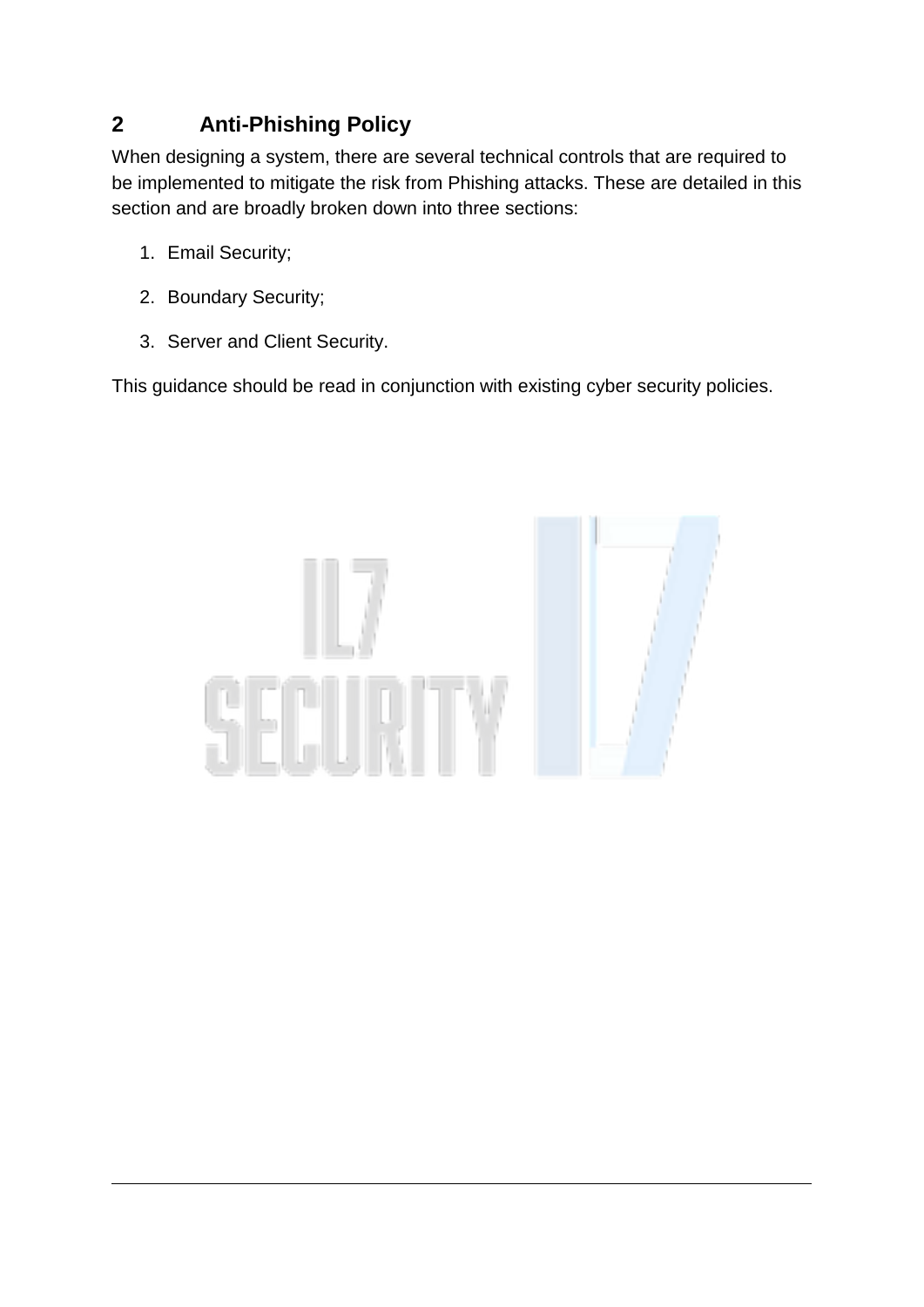<span id="page-4-0"></span>

| <b>Policy ID</b> | <b>Policy Requirement</b>                                                                                                                                                                                                                                                                                                                                                                                                                                  |
|------------------|------------------------------------------------------------------------------------------------------------------------------------------------------------------------------------------------------------------------------------------------------------------------------------------------------------------------------------------------------------------------------------------------------------------------------------------------------------|
| $\mathbf{1}$     | Where emails are received from any domain external to IL7,<br>consideration should be given to automatically tagging the subject line<br>and/or email body text with "[EXTERNAL]" to highlight to users that the<br>email has arrived from an external source.                                                                                                                                                                                             |
| $\overline{2}$   | Where emails are received from a domain trusted by IL7 but not<br>internal to IL7, for example other government departments,<br>consideration should be given to automatically tagging the subject line<br>and/or email body with text to highlight to users that the email has<br>arrived from an external, but trusted domain. This should be a different<br>warning from that of 1 so as to highlight if a trusted external domain is<br>being spoofed. |
| 3                | Where emails are received from external sources, the user should be<br>provided with the ability to report Phishing emails to a Phishing<br>Reporting Centre or Incident Management Team through a simple<br>process (for example a Phishing reporting email inbox).                                                                                                                                                                                       |
| 4                | Hyperlinks received via email should be automatically expanded to<br>present the whole link to the recipient rather than user generated text.                                                                                                                                                                                                                                                                                                              |
| 5                | When following hyperlinks in emails to external domains, users should<br>be presented with a warning message highlighting that they are visiting<br>an external website.                                                                                                                                                                                                                                                                                   |
| 6                | Where possible, documents containing macros should be blocked by<br>the email system with the exception of those documents containing<br>macros signed by IL7 macro signing team.                                                                                                                                                                                                                                                                          |
| 7                | Transport Layer Security (TLS) should be enabled by default to protect<br>emails in transit. See Reference [2] for implementation guidance.                                                                                                                                                                                                                                                                                                                |
| 8                | Configure Domain-based Message Authentication, Reporting and<br>Conformance (DMARC) on the domain. See Reference [2] for<br>implementation guidance.                                                                                                                                                                                                                                                                                                       |
| 9                | Configure Sender Policy Framework (SPF) on the domain. See<br>Reference [2] for implementation guidance.                                                                                                                                                                                                                                                                                                                                                   |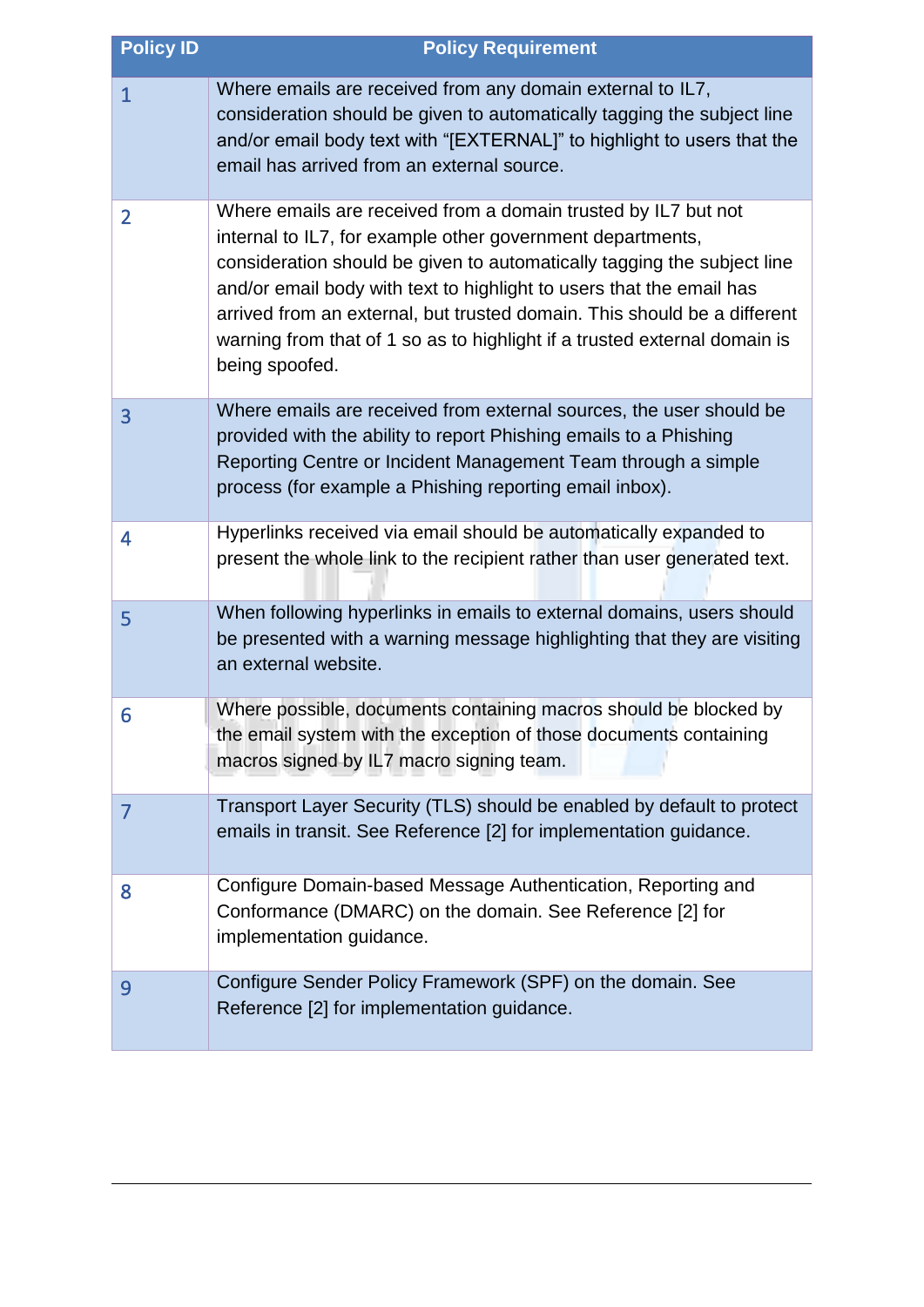| 10 | Configure Domain-Keys Identified Mail (DKIM) on the domain. See<br>Reference [2] for implementation guidance.                                           |
|----|---------------------------------------------------------------------------------------------------------------------------------------------------------|
| 11 | System owners must register with NCSC's Mail Check service to<br>identify weaknesses in and monitoring of email services. See<br>Reference [3] details. |
| 12 | Emails internal to IL7 should be digitally signed to ensure authenticity<br>within the domain.                                                          |

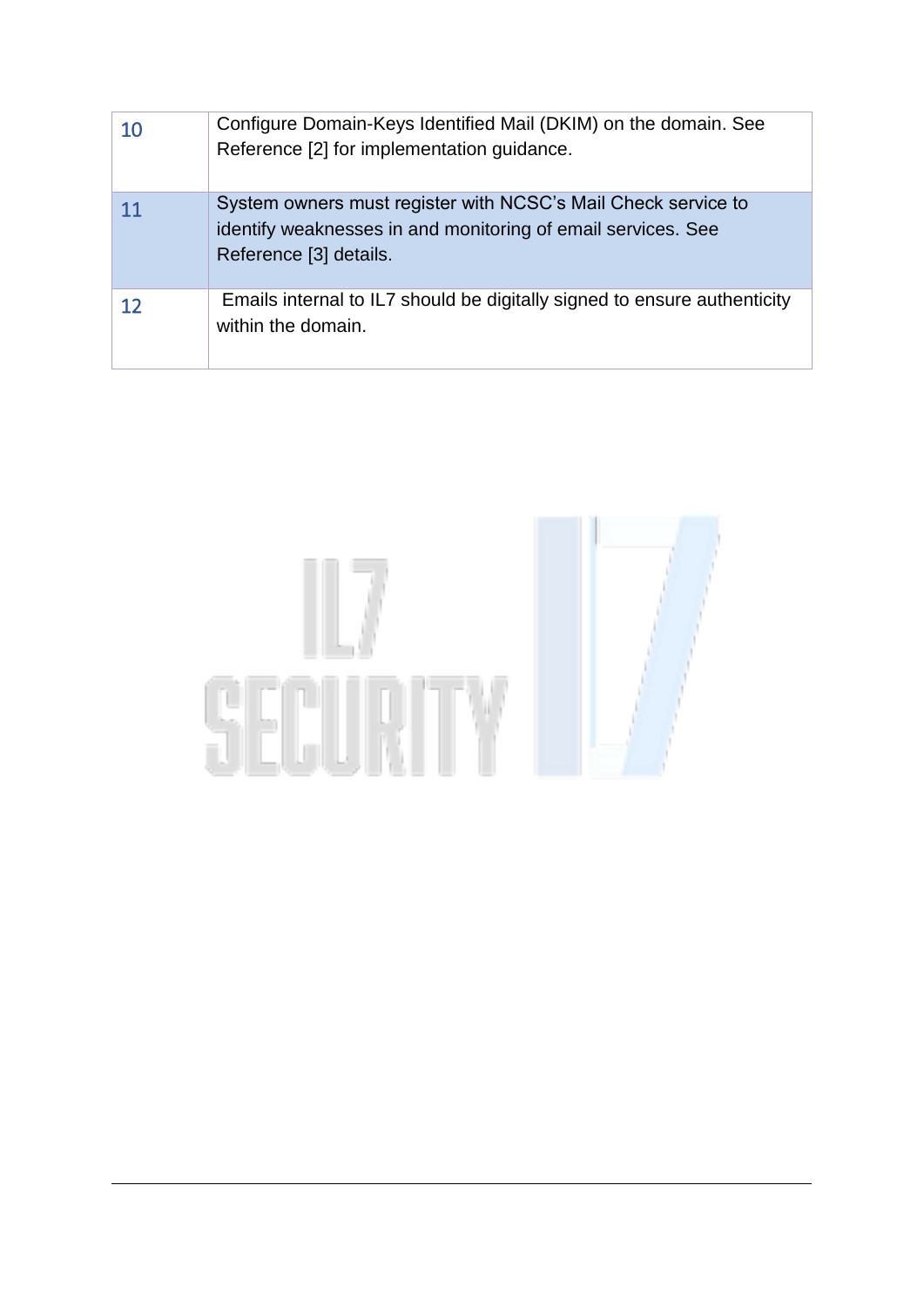# <span id="page-6-0"></span>**3 Boundary Security**

Where a IL7 email service interfaces with external domains, at the network or logical boundary to an external system, the following must be implemented.

| <b>Policy ID</b> | <b>Policy Requirement</b>                                                                                                                                                                                                                                                                                            |
|------------------|----------------------------------------------------------------------------------------------------------------------------------------------------------------------------------------------------------------------------------------------------------------------------------------------------------------------|
| 13               | All emails and attachments must have anti-virus and malware checks<br>at the boundary to IL7 systems, from a different AV supplier than that<br>used internally on clients.                                                                                                                                          |
| 14               | Deep content inspection of attachments should take place to recognise<br>the true file type                                                                                                                                                                                                                          |
| 15               | Emails containing executable, compressed (that cannot be<br>uncompressed and scanned) or password protected attachments (that<br>cannot be opened for scanning) must be blocked at the boundary to<br>IL7 systems.                                                                                                   |
| 16               | Emails from known spam/bad domains must be dropped at the<br>boundary.                                                                                                                                                                                                                                               |
| 17               | Where possible, adaptive redaction of emails should take place, to<br>remove credit card details and other sensitive information that users<br>may unwittingly release. This should also be used to remove known<br>links to websites known to host malicious software or relating to<br>previous phishing messages. |
| 18               | Protective Monitoring of emails crossing the boundaries that identifies<br>suspicious patterns of activity (e.g. a user sending out a large number<br>of emails in a short timeframe) in line with IL7 Protective Monitoring<br>Policy (in development).                                                             |
| 19               | The internet boundary must block access to websites known to host<br>malicious software or known to be related to previous phishing<br>messages.                                                                                                                                                                     |
| 20               | Where hyperlinks are present within emails, these must be tested by<br>the email boundary service in a sandbox to detect malicious activity<br>before being delivered to the user.                                                                                                                                   |

# 21 Server and Client Security

To protect against the impact of malicious email servers and clients should be configured such that: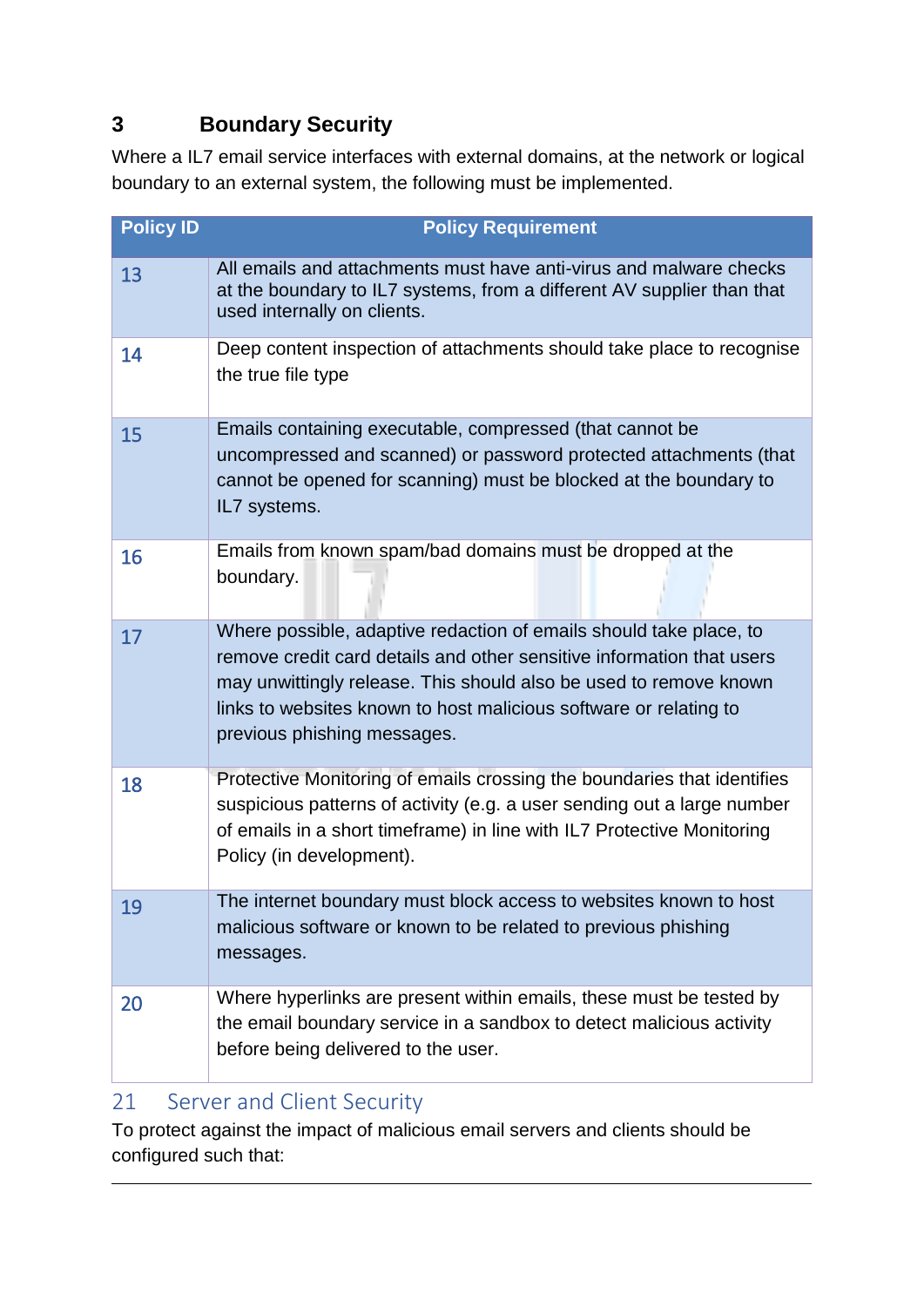| <b>Policy ID</b> | <b>Policy Requirement</b>                                                                                                                                                                                      |
|------------------|----------------------------------------------------------------------------------------------------------------------------------------------------------------------------------------------------------------|
| 22               | Accounts with administration privileges do not have access to email<br>inboxes.                                                                                                                                |
| 23               | Malware protection in line with IL7 Malicious Code Protection Policy<br>(Ref [4]) is installed and kept up to date.                                                                                            |
| 24               | Software is regularly patched in line with IL7 Software Maintenance<br>Policy (Ref [5]).                                                                                                                       |
| 25               | User privileges are kept to the minimum required for their role $-$ users<br>should not be able to run executable code except when explicitly<br>authorised by the system (e.g. through the use of AppLocker). |
| 26               | Should a user attempt to navigate to a site known to be in use for<br>phishing this navigation should be blocked by the browser and a<br>warning displayed.                                                    |
| 27               | Activity on the server or client is protectively monitored in line with IL7<br>Protective Monitoring Policy (in development).                                                                                  |
|                  |                                                                                                                                                                                                                |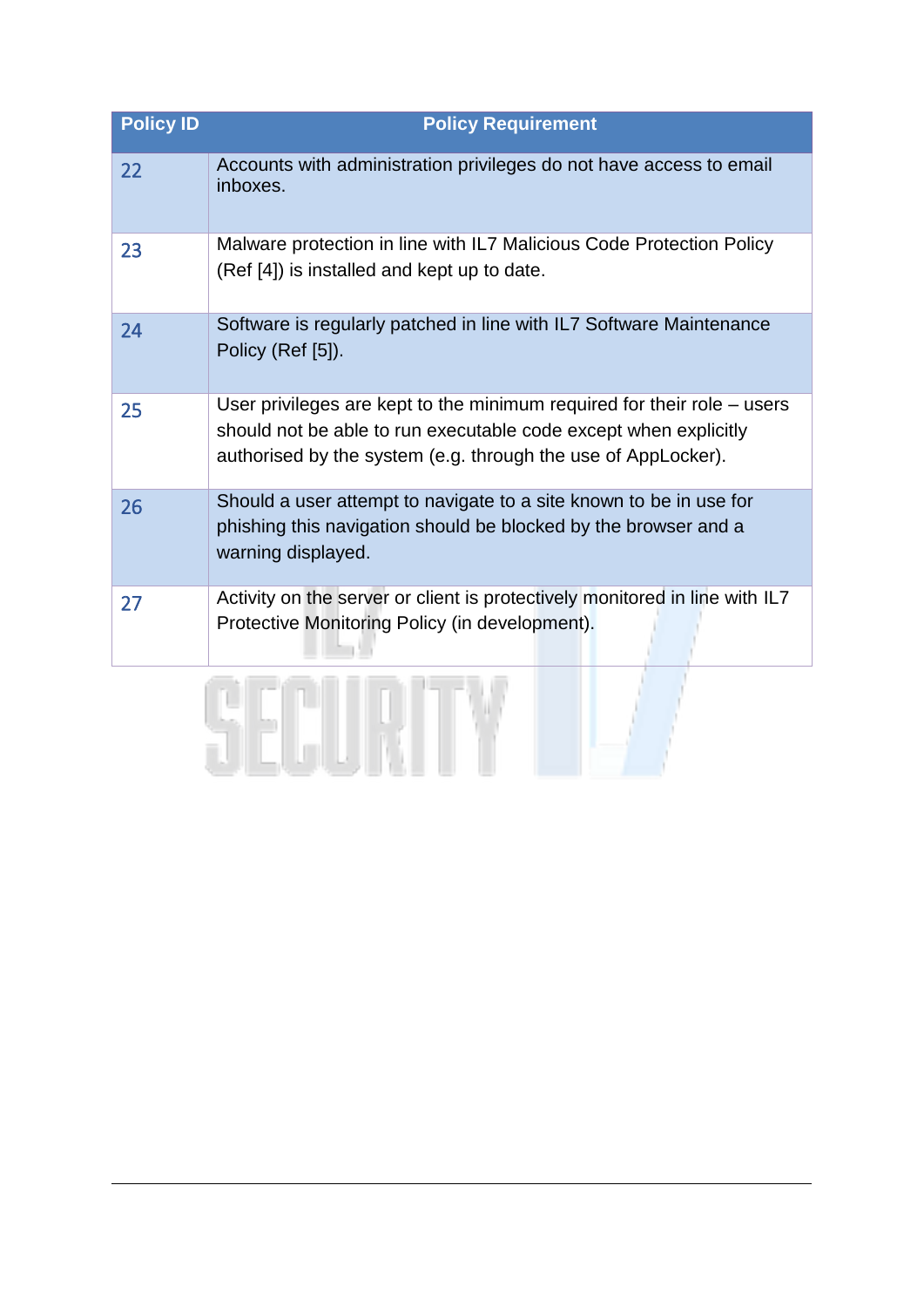#### <span id="page-8-0"></span>**4 Procedural and Personnel Controls**

While technical controls can reduce the number of phishing emails encountered by system users it is highly unlikely that these controls can remove all risk of users receiving such emails. As such, it is recommended that all staff using a system are trained to detect phishing emails in line with the guidance in this section and that they understand how to report the receipt of a phishing email.

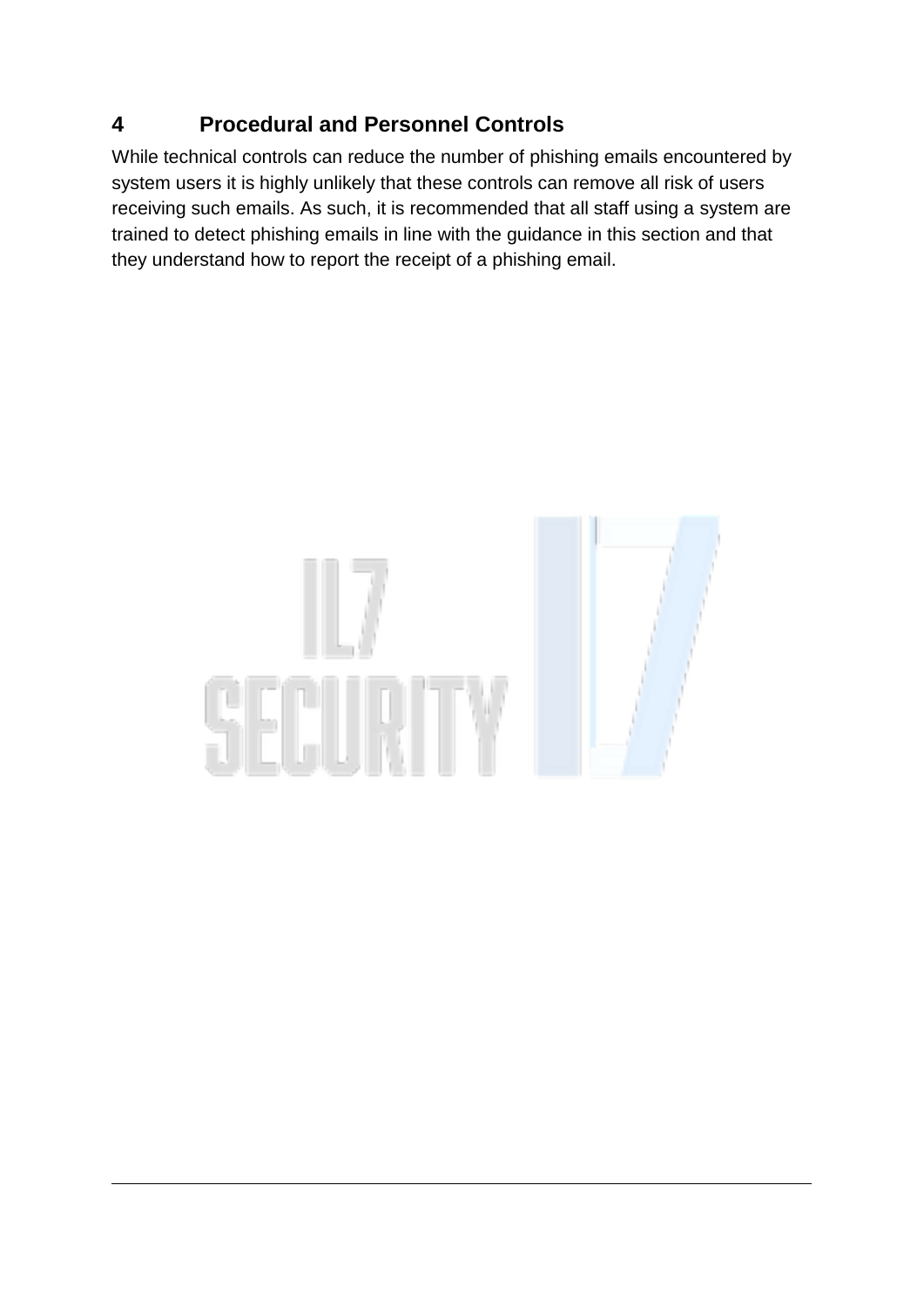# <span id="page-9-0"></span>**5 Training Requirements**

All users of a system must receive training (in line with NCSC guidance (Ref [1])) that:

| <b>Policy ID</b> | <b>Policy Requirement</b>                                                                                                                                                             |
|------------------|---------------------------------------------------------------------------------------------------------------------------------------------------------------------------------------|
| 28               | Encourages users to seek help on receipt of a suspected phishing<br>message or if they suspect they may have fallen for a phishing<br>message.                                        |
| 29               | Educates users on how to report a suspected phishing message.                                                                                                                         |
| 30               | Reminds users that they will not be punished for reporting a phishing<br>message or for not recognising a phishing message prior to clicking on<br>a link/entering their details etc. |
| 31               | Teaches users to look out for 'urgency' or 'authority' cues that pressure<br>the user to act (as discussed in CPNI's 'Don't take the bait' campaign<br>(Ref [6]).                     |
| 32               | Ensures that users are familiar with processes that might involve email<br>communication to empower them to recognise unusual requests.                                               |
| 33               | Trains users using real-world examples.                                                                                                                                               |
| 34               | Includes, where appropriate, a phishing exercise/workshop for users<br>on the live system.                                                                                            |
| 35               | Teaches users to understand the impact of information shared on their<br>own social media pages.                                                                                      |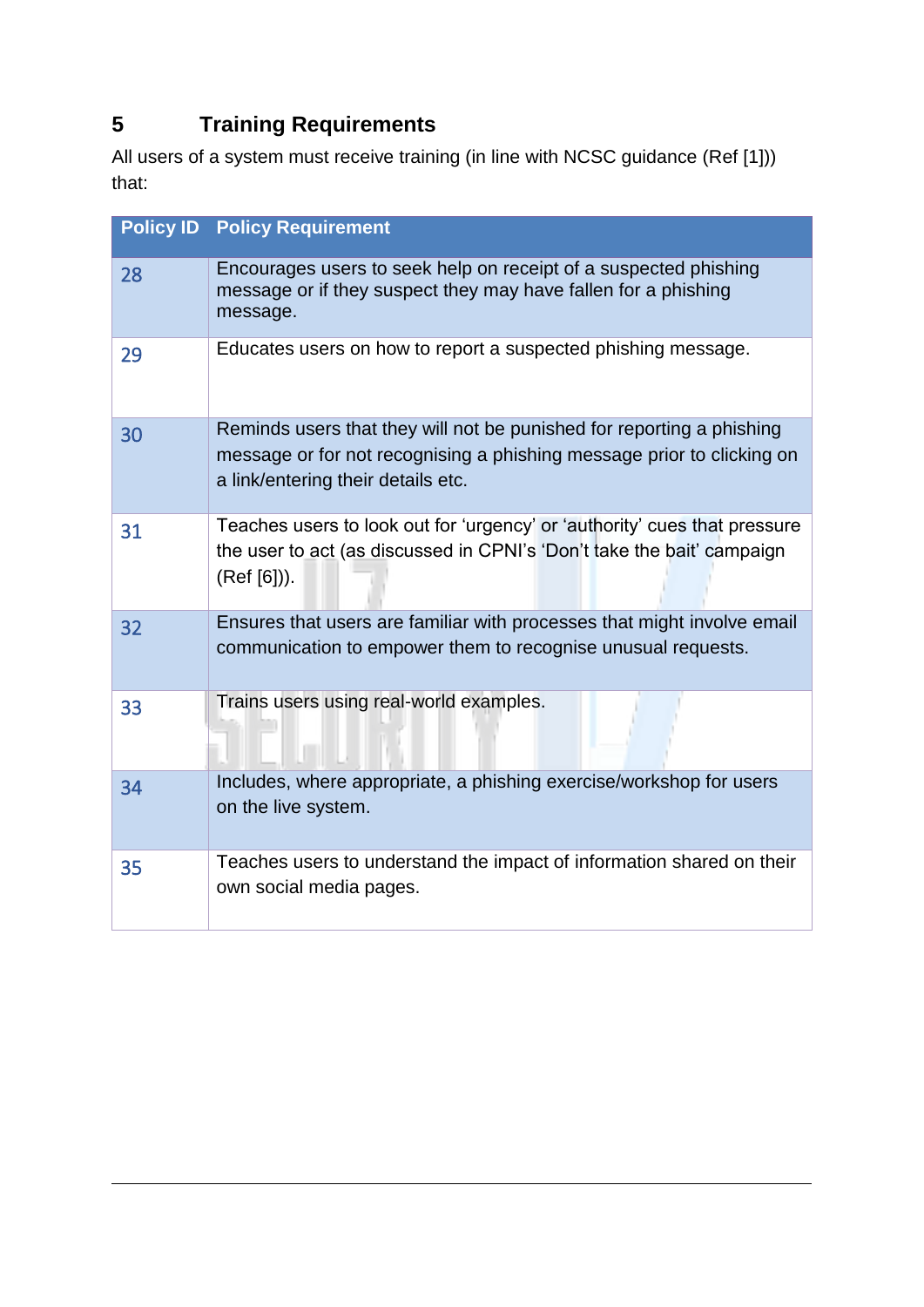# <span id="page-10-0"></span>**6 Incident Response**

Where a suspicious message is received users should:

| <b>Policy ID</b> | <b>Policy Requirement</b>                                                                                                                     |
|------------------|-----------------------------------------------------------------------------------------------------------------------------------------------|
| 36               | Be given a simple means to report that message to the CSOC team<br>(preferably via a single link on their homepage).                          |
| 37               | Have access to a secondary means of communicating a suspicious<br>message in case their system is compromised (e.g. via telephone).           |
| 38               | Be kept informed of action being taken in response to their report                                                                            |
| 39               | Not be punished for reporting when they believe they may have fallen<br>for a phishing message but encouraged to seek further advice.         |
| 40               | Be encouraged to seek further guidance where they have fallen for a<br>phishing message to help reduce this risk in the future.               |
| 41               | Where relevant, have new login information generated for them and be<br>advised to follow the password reset process for the system affected. |
|                  |                                                                                                                                               |